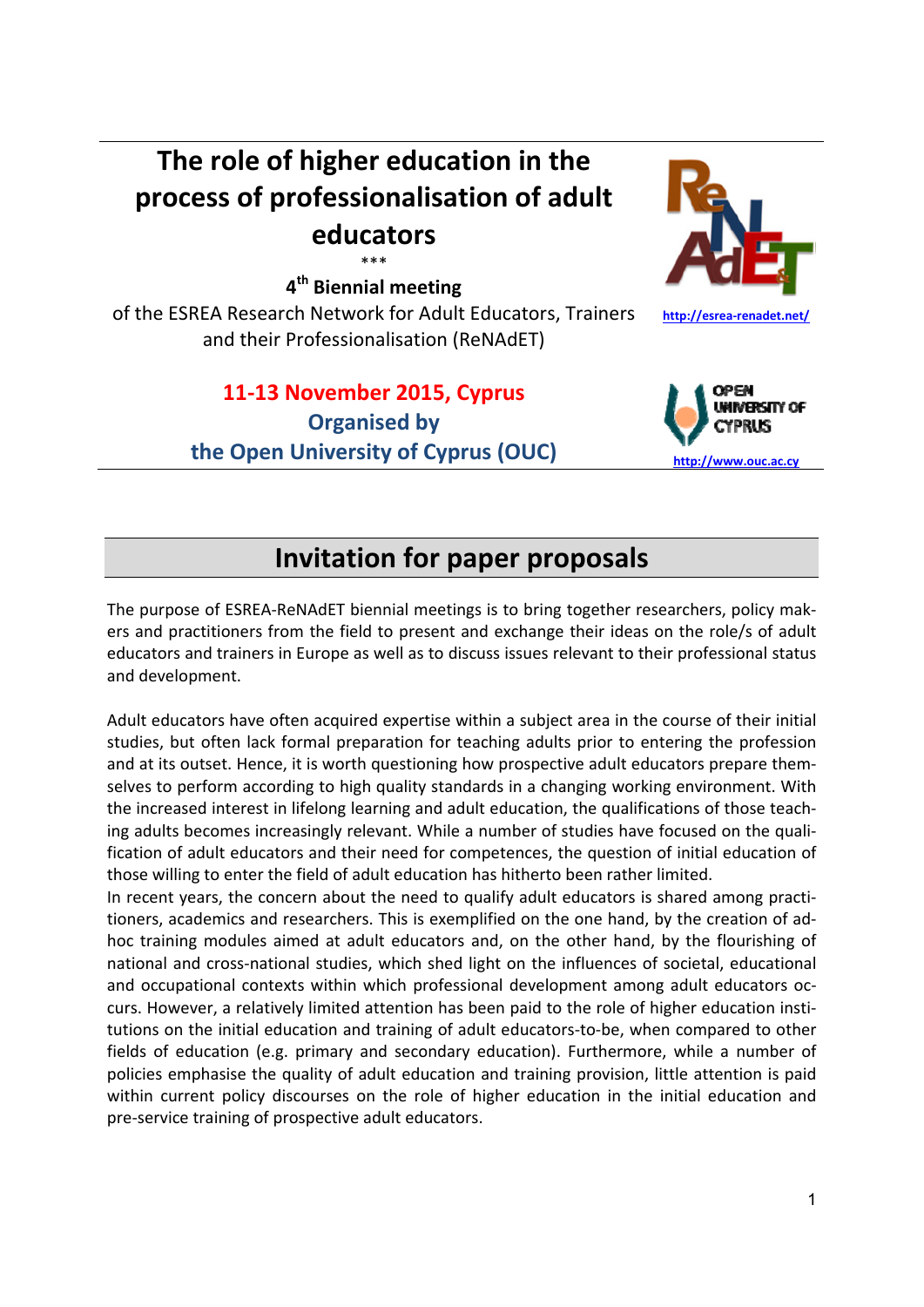This biennial meeting focuses on the important yet less discussed role of higher education insti‐ tutions in both delivering academic programmes that provide relevant cognitive and profession‐ al skills and competences to future adult educators, and in being more actively involved in the current dialogue with regard to the professionalisation paths of adult educators and trainers.

A limited number of papers (max. 50) will be presented. Interested contributors may choose – but are not limited to– from the following shortlist of sub-themes:

- Initial education and training of adult educators and trainers in higher education environments.
- Types of programmes that are or can be provided by higher education institutions for the development of relevant professional competences by adult educators.
- The role of universities as validating agencies of existing psycho-pedagogical competences for in‐service adult educators.
- Ways in which adult education policies and initial education and training opportunities for prospective adult educators affect the role of higher education institutions in terms of academic orientation and programme delivery.
- Existing social and cultural factors within higher education institutions that influence the formation of initial competences and qualifications of adult educators.
- Higher education institutions as stakeholders in decision making processes concerning adult education.
- Development of conduits among policy‐makers and academics with regard to the professionalisation of adult educators.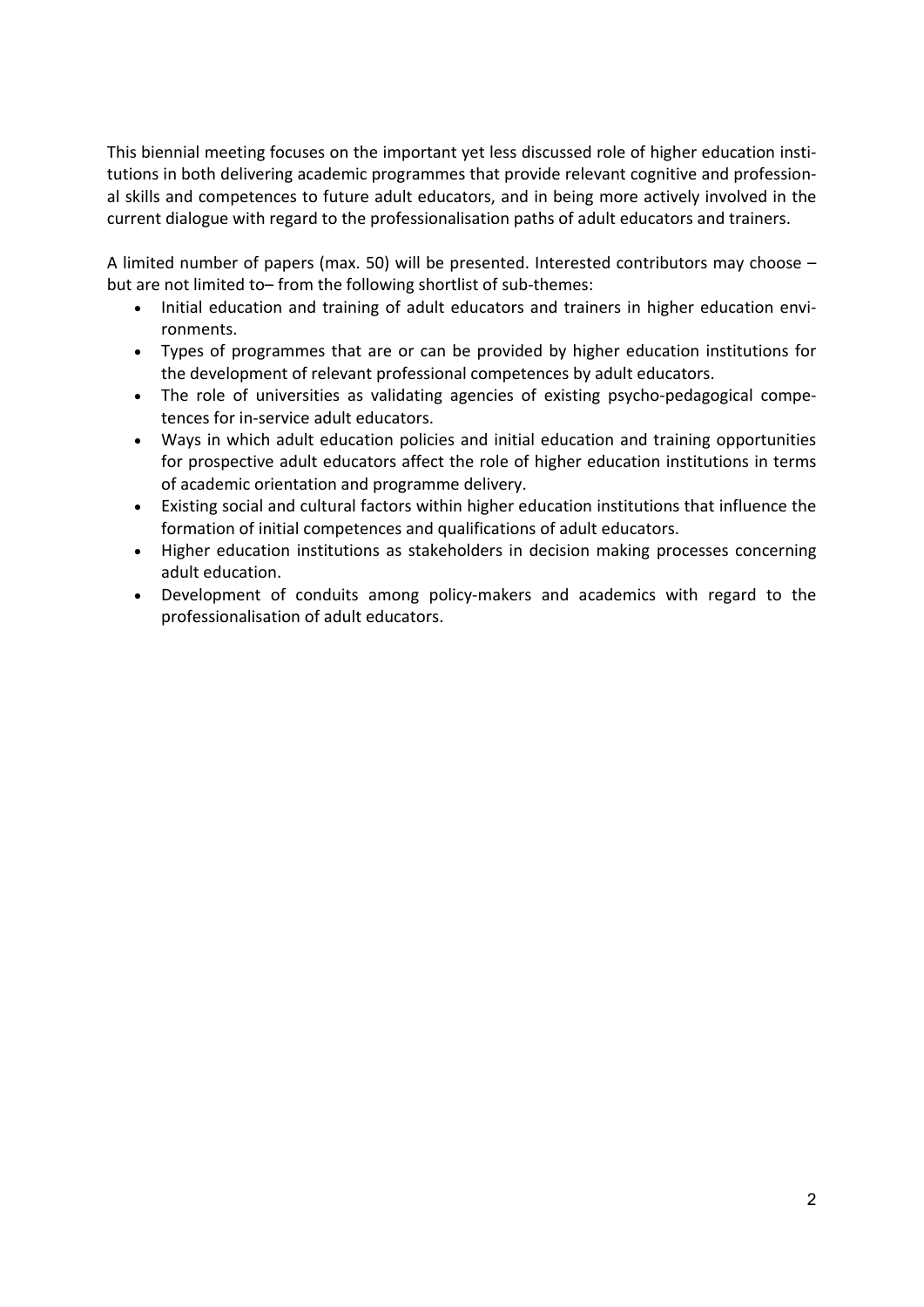## **Guidelines for submission of paper proposals**

Proposals are invited for full papers only. Paper proposals should be sent as an attached file [either in \*.doc, \*.docx, or \*.pdf format]. They should not exceed one A4 or 1000 words; they must include a title and keywords, but not the author/s name/s, affiliation or institution/s. Please send in a separate sheet your professional / personal data (name, institutional affiliation, phone, fax and mail). All abstracts for opinion papers **must be submitted by June 14th 2015** to the following email addresses: **maria.gravani@ouc.ac.cy** and **esrea.renadet@yahoo.com**.

**All paper proposals will be blind reviewed by the scientific committee**. Acceptance will be con‐ firmed by August 23rd 2015. Final versions of full papers (no more than 6000 words including references) must be submitted by Monday 19th October 2015. Paper presentations must not exceed 20 minutes in time length. The meeting presentations will be organised based on the Open Space method and will include flow sessions and learning cafés. Learning café is a simple, effective, and flexible format for hosting large group dialogue. Each flow session will have 4 to 6 cafés and participants can visit all of them in one session. The café hosts will share their ideas with all the participants. The learning café hosts have 20 minutes max. for presenting their papers and the same amount of time for a round-table discussion with participants. Then they will receive new participants in their café, they will present their papers again and hear the next round of participants' thoughts. Learning café hosts will keep notes from the discussion for later on conclusions. They may also use handouts or other presentation techniques in the café e.g. computers, posters, photos, i‐Pads etc. They can bring their handouts with them to the event.

An ad‐hoc **interactive workshop focusing on teaching issues in higher education institutions** will also be organised. This workshop will have as a theme "Teaching Narratives" and it will be provided by a small number of selected participants who will be able to organise their teaching experience in a narrative and/or interactive format by using a coopeartive approach with all other participants. Essentialy this workshop will focus on a single successful interactive teaching experience with adult educators in higher education context. Colleagues who are interested in participating in this workshop are requested to submit separately to their paper proposals, an A4 page describing their teaching narrative or story that will be enacted interactively, or a relevant video.

| <b>Important Dates</b> |                               |                                                                   |  |  |
|------------------------|-------------------------------|-------------------------------------------------------------------|--|--|
|                        | $14th$ June 2015              | deadline of submission of paper proposals                         |  |  |
| $\triangleright$       | $23^{\text{rd}}$ August 2015  | acceptance of paper proposals will be announced                   |  |  |
| $\triangleright$       | 19 <sup>th</sup> October 2015 | full papers should be submitted                                   |  |  |
| $\blacktriangleright$  | 20 <sup>th</sup> August 2015  | deadline for early bird registration                              |  |  |
| $\rightarrow$          | 9 <sup>th</sup> October 2015  | final deadline for registration and payment of the conference fee |  |  |
|                        |                               |                                                                   |  |  |

#### **Scientific Committee**

Regina Egetenmeyer, University of Würzburg (to be confirmed) Maria Gravani, Open University of Cyprus Alexandra Ioannidou, Open University of Cyprus Larissa Jögi, Tallin University Wolfgang Jütte, Bielefeld University Susanne Lattke, German Institute for Adult Education‐DIE Bonnie Slade, University of Glasgow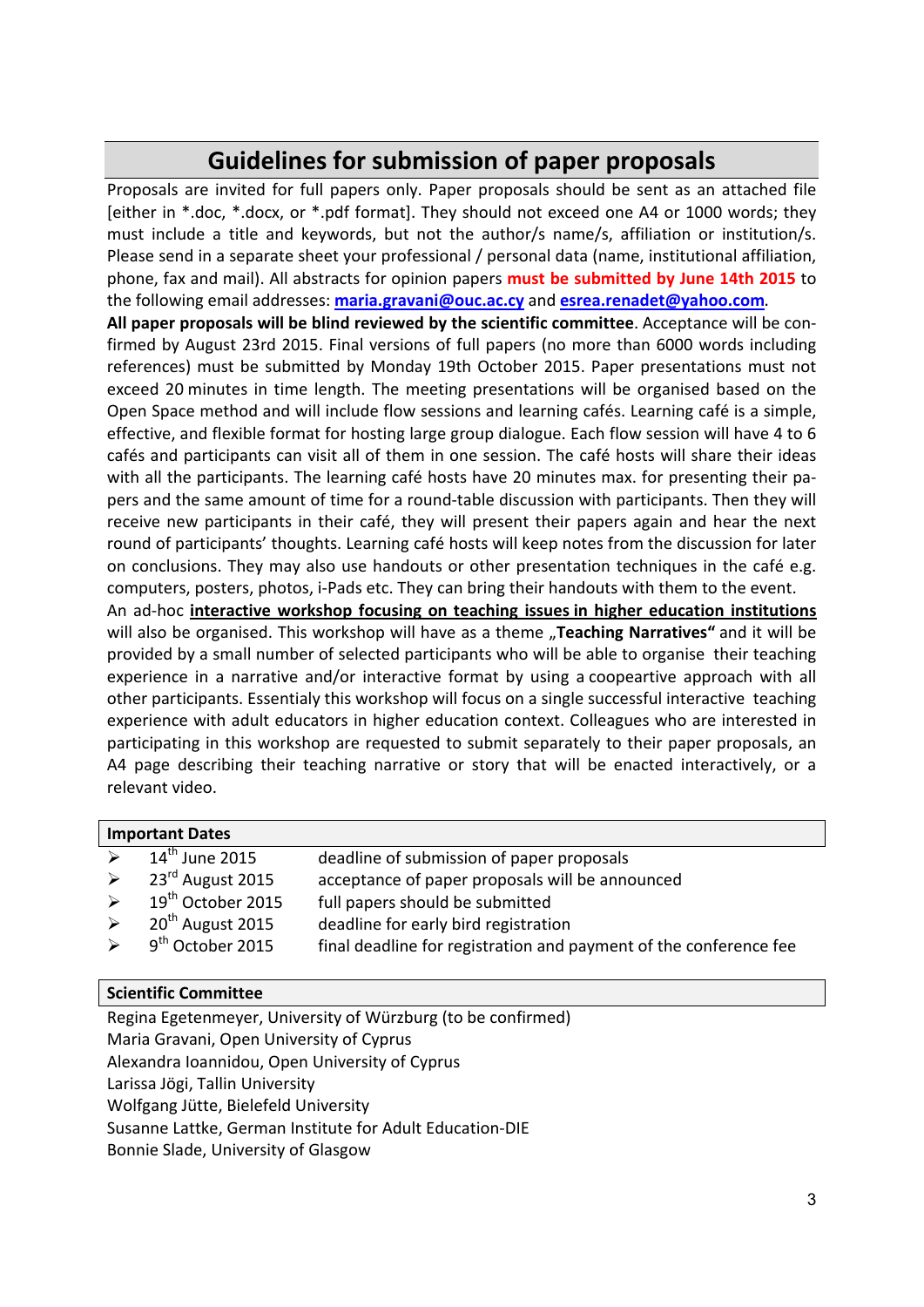Georgios K. Zarifis, Aristotle University of Thessaloniki

#### **Organising Committee**

Maria Gravani, Open University of Cyprus Eleni Papaioannou, Open University of Cyprus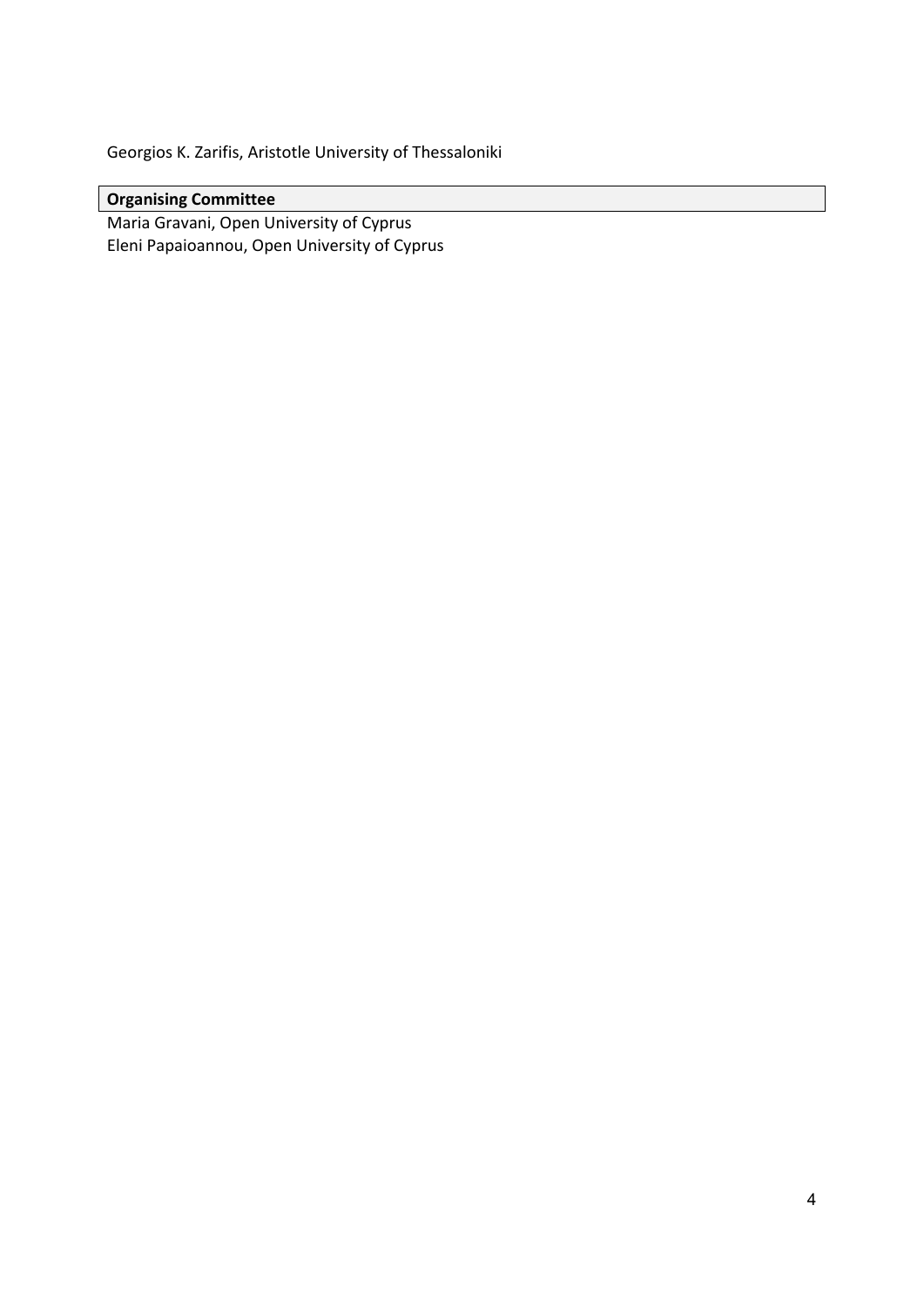## **Conference Arrangements**

#### **Language**

The language of the conference and full papers is English.

#### **Venue**

More information will be communicated later.

#### **Registration Fee**

| <b>Early Bird Registration Fee</b> |      |  |  |
|------------------------------------|------|--|--|
| <b>ESREA Members</b>               | 60 € |  |  |
| Non-members                        | 80€  |  |  |
| <b>PhD Students</b>                | 30€  |  |  |

#### *Registration fee after 20th August 2015*

| <b>ESREA Members</b>        | 120€ |
|-----------------------------|------|
| Non-members                 | 160€ |
| <b>PhD Students</b>         | 60€  |
| The fees include conference |      |

The fees **include** conference materials and refreshments (coffee, tea, light lunch) during the meeting; they exclude the conference dinner, any airport/hotel transfers and hotel accommodation.

#### **ESREA Conference Bursaries for PHD Students**

For the conference, three bursaries are available to PhD students who are individual members of ESREA, or studying at institutions which have institutional membership of ESREA. To be eligible, your paper must have been accepted for the conference. Applications should be submitted on the bursary application (available at: http://www.esrearenadet.net/Application%20form%20for%20PhD%20Bursary‐1.doc) form together with the paper proposals. Bursaries, normally €250, may be used to cover all or part of the cost of travel and accommodation.

#### **Registration**

A conference registration page will be available by May 2015. It will be accessed from the RENADET website **www.esrea‐renadet.net**

#### **Accommodation Arrangements**

More information will be communicated later.

#### **Contact**

For questions and expression of interest, please contact:

- **maria.gravani@ouc.ac.cy**
- **esrea.renadet@yahoo.com**

The conference website will soon be available at: **http://www.esrea‐renadet.net**